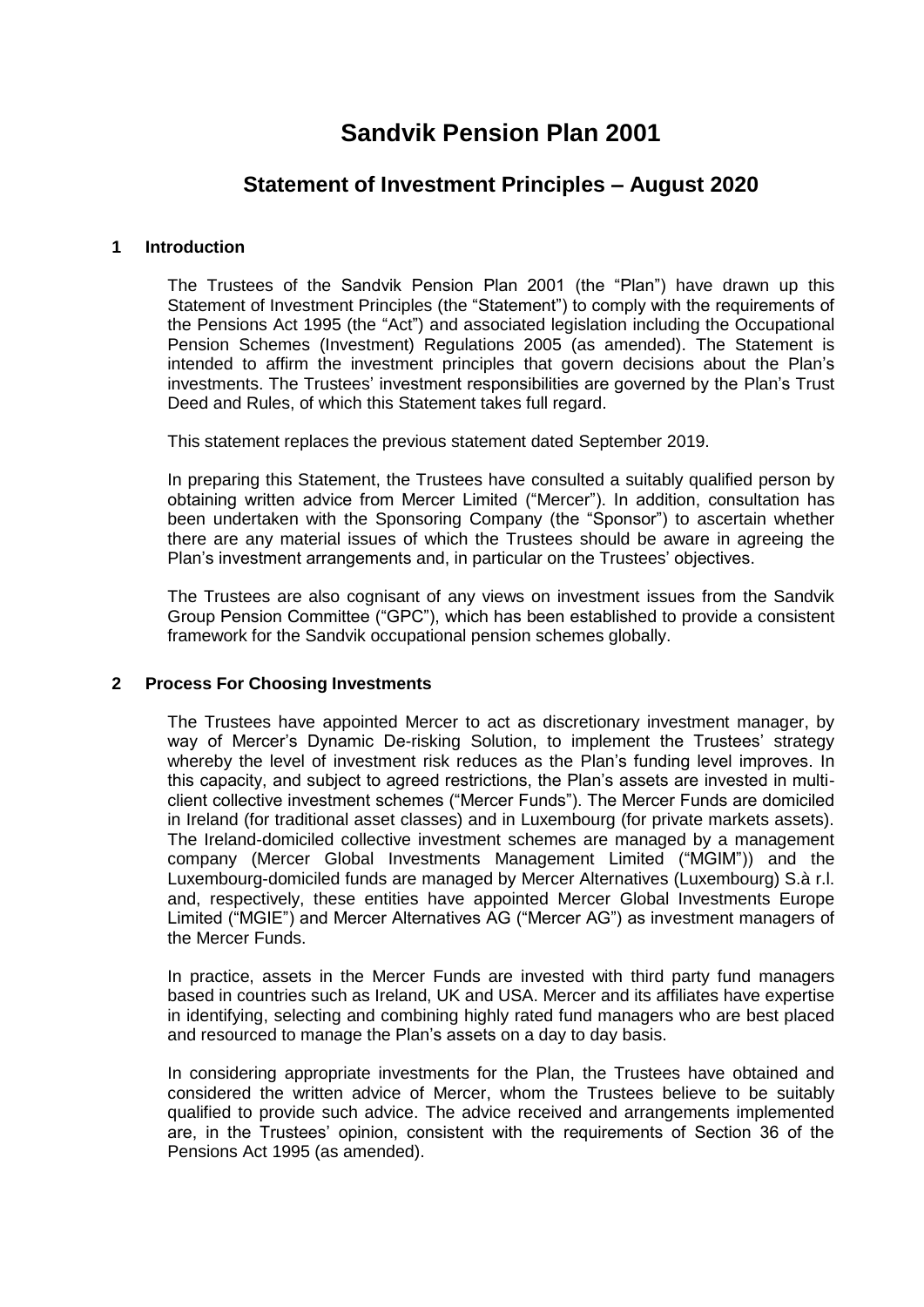#### **3 Investment Policy and Risk**

Overall investment policy falls into two parts. The strategic management of the assets is fundamentally the responsibility of the Trustees acting on advice from their investment consultant, and is driven by their investment objectives as set out below. The remaining elements of policy are part of the day to day management of the assets which is delegated to professional investment managers and described in the Statement of Investment Arrangements ("SIA"). The format of this SIP is designed to provide a logical statement rather than an ordered response to the Act. The Trustees believe, however, that it incorporates a response to all the requirements of the Act.

#### **4 Investment Objectives**

The Trustees understand that taking some investment risk, with the support of the Sponsor, is necessary to improve the Plan's funding level. The Trustees recognise that equity investment (and other growth assets) will bring increased volatility to the funding level, but in the expectation of improvements in the Plan's funding level through growth asset outperformance of the liabilities over the long term.

The Trustees' primary objective is to make sure the Plan can meet its obligations to the beneficiaries of the Plan. The long term objective of the Trustees is therefore to reach a position such that the assets would be sufficient to meet the liabilities with the assets then invested in a low risk manner.

The Trustees recognise that this ultimately means investing in a portfolio of bonds and other liability driven investments but believe that at the current time some investment in equity and other growth assets ("Growth Portfolio") is justified to target enhanced return expectations and thereby target funding level improvements. The Trustees recognise that this introduces investment risk and these risks are discussed below.

The Trustees have agreed that the Plan should move progressively towards a long term target of reaching a fully funded position, on a low risk basis, and moving to a bondbased investment strategy ("Matching Portfolio") in order to minimise the volatility of the funding level relative to the liabilities. Further detail on the funding basis and timeframes are given in Section 6. The Trustees will monitor progress against this target.

The Trustees believe that the investment strategy adopted for achieving this objective will also be appropriate for achieving the objectives of avoiding significant volatility in the contribution rate over the longer term. The Trustees recognise that investment in the Growth Portfolio could potentially lead to volatility in the contribution rate over shorter time periods.

The objectives set out above and the risks and other factors referenced in section 5 of this Statement are those that the Trustees determine to be financially material considerations. Non-financial considerations are discussed in section 12.

#### **5 Risk Management and Measurement**

There are various risks to which any pension Plan is exposed. The Trustees' policy on risk management, over the Plan's anticipated lifetime, is as follows:

 The primary risk upon which the Trustees focus is that arising through a mismatch between the Plan's assets and its liabilities and the Sponsor's ability to support this mismatch risk.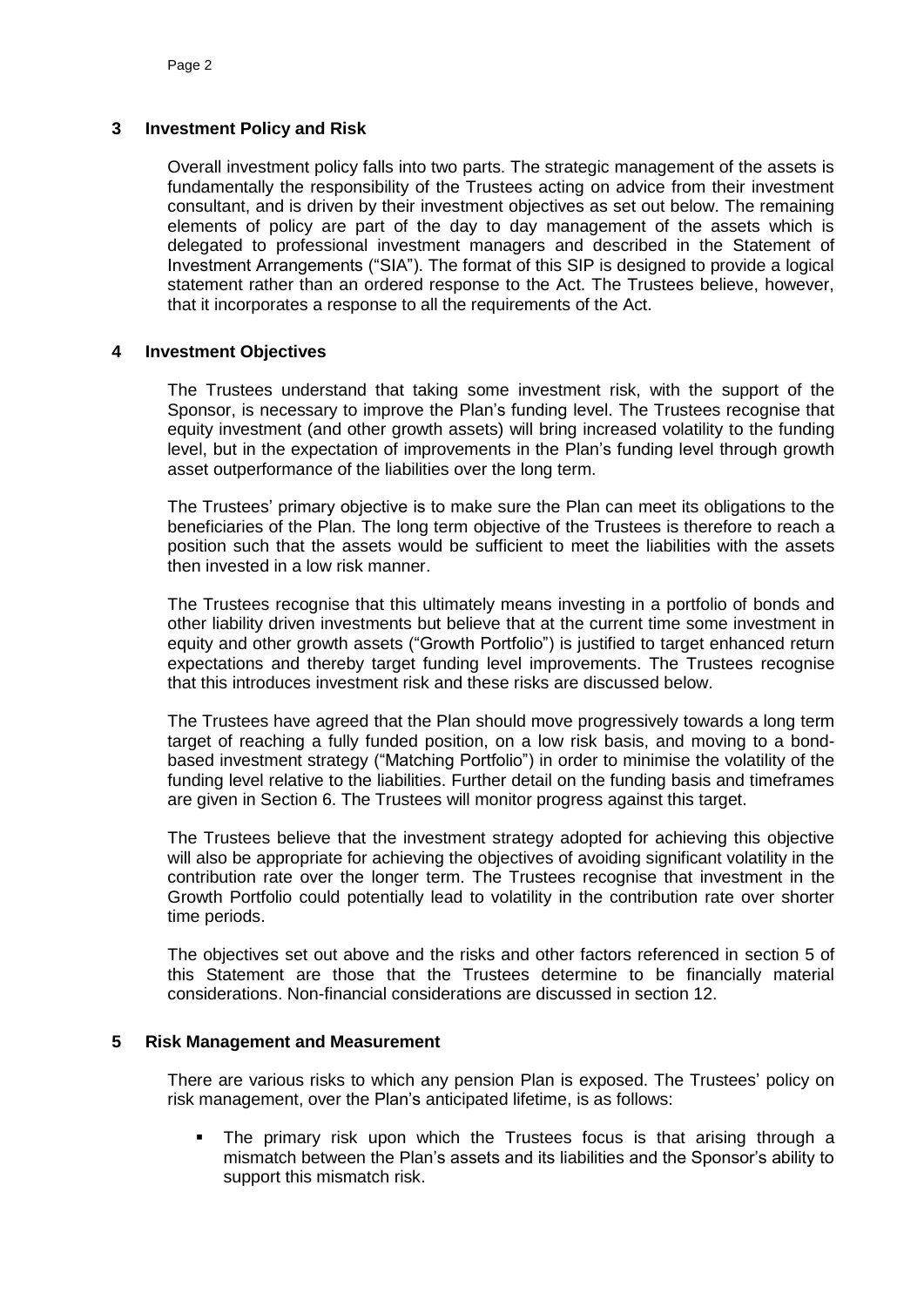- The Trustees recognise that whilst increasing investment risk increases potential returns over a long period, it also increases the risk of a shortfall in returns relative to that required to cover the Plan's accruing liabilities as well as producing more volatility in the Plan's funding position.
- To control the risk outlined above, the Trustees, having taken advice, set the split between the Plan's Growth and Matching Portfolio such that the return on the overall portfolio is expected to be sufficient to meet the objectives outlined in section 3. As the funding level improves, investments will be switched from the Growth Portfolio into the Matching Portfolio with the aim of reducing investment risk. Mercer provides the Trustees with regular reports regarding the Plan's asset allocation.
- The Trustees recognise that even if the Plan's assets are invested in the Matching Portfolio there may still be a mismatch between the interest-rate and inflation sensitivity of the Plan's assets and the Plan's liabilities due to the mismatch in duration between the assets in the Matching Portfolio and actuarial liabilities. Mismatch risk also arises from demographic risk (primarily longevity risk) in the liabilities.
- The Trustees recognise the risks that may arise from the lack of diversification of investments. To control this risk the Trustees have delegated the asset allocation decisions within the Matching Portfolios to Mercer (subject to certain restrictions). Mercer aims to ensure the asset allocation policy in place results in an adequately diversified portfolio. Within the Growth Portfolio the Trustees, having taken advice from Mercer, have implemented an asset allocation policy which they believe results in an adequately diversified portfolio.
- To help the Trustees ensure the continuing suitability of the current investments Mercer provides the Trustees with regular reports regarding the performance of the underlying asset managers appointed within the relevant Mercer Funds to enable the monitoring of differences between the expected and experienced levels of risk and return.
- There is a risk that the day-to-day management of the assets will not achieve the rate of investment return expected by the Trustees. The Trustees recognise that the use of some active investment managers involves such a risk. However, for specific asset classes, the Trustees believe that this risk is outweighed by the potential gains from successful active management. Likewise, passive management will be used for one of a number of reasons, namely to diversify and reduce risk and when investing in certain asset classes where, due to relatively efficient markets, the scope for achieving added value is more limited.
- To help diversify manager specific risk, within the context of the Growth and Matching Portfolios, the Trustees expect that the Plan's assets are managed by appropriate underlying asset managers. By investing in the Mercer Funds the Trustees have delegated the selection of these underlying asset managers to Mercer.
- By investing in the Mercer Funds, with the exception of those investments made within private markets assets, the Trustees do not make investments in securities that are not traded on regulated markets. The Plan's investments in securities not traded on regulated market are made in recognition of the associated risks (in particular liquidity and counterparty exposure) and for the purpose of reducing the Plan's mismatch risk relative to its liabilities or to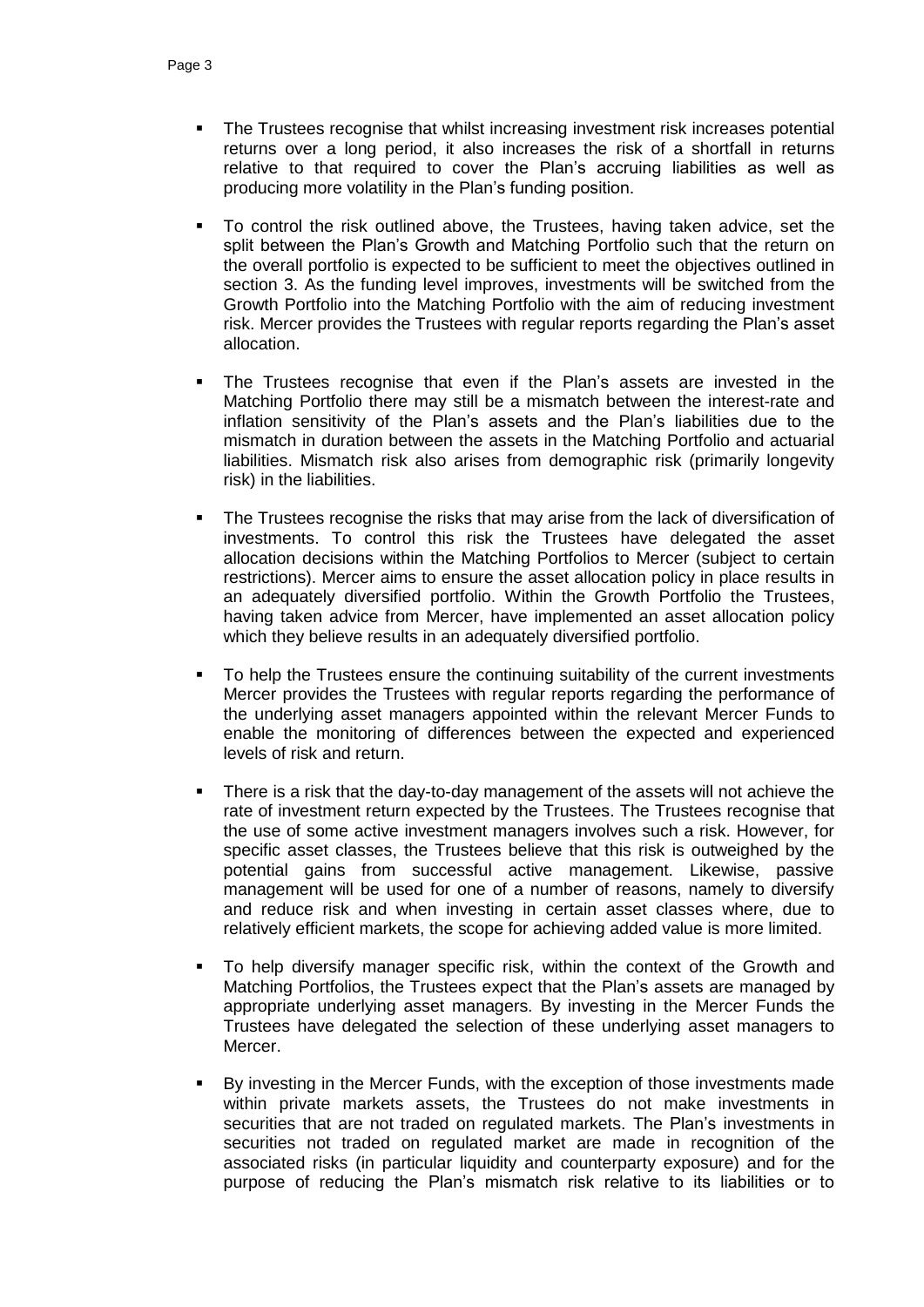facilitate efficient portfolio management. In any event, the Trustees ensure that the assets of the Plan are predominantly invested on regulated markets.

- The Trustees recognise the risks inherent in holding illiquid assets. The Trustees have carefully considered the Plan's liquidity requirements and time horizon when setting the investment strategy and liquidity risk is managed by ensuring illiquid asset classes represent an appropriate proportion of the overall investment strategy.
- The Trustees recognise that environmental, social and corporate governance concerns, including climate change, have a financially material impact on return. Section 12 sets out how these risks are managed.
- The Plan is subject to currency risk because some of the investment vehicles in which the Plan invests are denominated or priced in a foreign currency. To limit currency risk, the Trustees invest in currency hedged share classes for funds in which these share classes are available.
- Longevity risk is a demographic risk that members live longer than expected in aggregate. To manage this, the Trustees consider the use of longevity hedges to mitigate this risk where appropriate.

Should there be a material change in the Plan's circumstances, the Trustees will advise Mercer, who will review whether and to what extent the investment arrangements should be altered; in particular whether the current strategy remains appropriate.

In addition, the investment strategy will be reviewed approximately annually.

#### **6 Investment Strategy**

The Trustees, with advice from the Plan's investment consultant and Scheme Actuary and in conjunction with the Company, regularly review the Plan's investment strategy. These reviews consider the Trustees' investment objectives, their ability and willingness to take risk (the risk budget) and how the agreed risk budget should be allocated and implemented (including de-risking strategies).

The current strategy reduces the risk in the Plan's assets relative to its liabilities over time using a trigger based framework. The approach relates the asset allocation to the Plan's funding level, currently, this is on an actuarial basis using a discount rate of 0.5% p.a. in excess of appropriate gilt yields.

As part of the 2018 strategy review, the Trustees agreed to retain the decisions relating to the underlying composition of assets with the Plan's Growth Portfolio and delegate the decisions relating to the underlying composition of the Matching Portfolio to Mercer. The Trustees keep this decision under regular review.

The approach is based on the following principles:

- To hold sufficient growth assets to target full funding on a "gilts +0.5% p.a." basis within 10-15 years of the valuation date;
- To reduce the volatility in the funding level by reducing un-hedged liability exposures;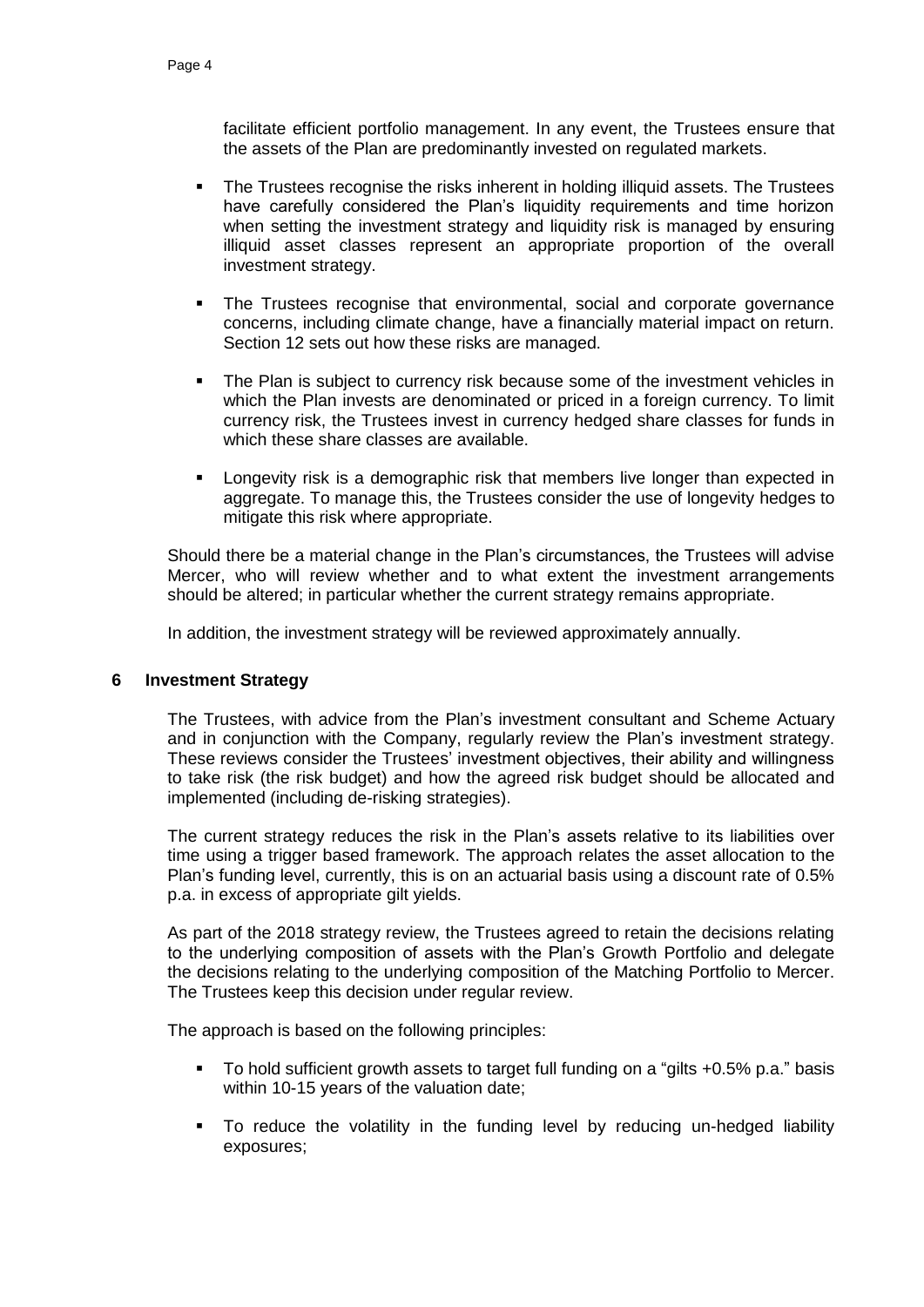To monitor the progress in the funding level and to capture improvements in the funding level promptly, if they arise.

The funding level triggers which form the basis of the Plan's dynamic investment strategy are set out in a separate document – the Statement of Investment Arrangements.

Once the funding level has moved through a band, the asset allocation will not be automatically "re-risked" should the funding level deteriorate. The investment strategy will be reviewed on a broadly annual basis to ensure that the triggers set remain appropriate and amended if required.

Responsibility for monitoring the Plan's asset allocation, and undertaking any rebalancing activity, is delegated to Mercer. Mercer reports quarterly to the Trustees on its rebalancing activities.

# **7 Day–to-Day Management of the Assets**

The Trustees have delegated day-to-day management of the assets to Mercer who in turn delegates responsibility for the investment of the assets to a range of underlying third party asset managers.

At the time of writing, the Plan maintains a holding in a pooled property fund with Lothbury Investment Management Ltd ("Lothbury") which will remain in place until such time as the Trustees, having obtained advice from Mercer, agrees that it is appropriate to disinvest from this fund and invest the proceeds with Mercer. The Trustees therefore continue to delegate the day-to-day management of these assets to Lothbury (who are also responsible for arranging the safe custody of these assets).

#### **8 Additional Assets**

Under the terms of the Trust Deed the Trustees are responsible for the investment of AVCs paid by members. The Trustees review the investment performance of the chosen providers on a periodic basis and take advice as to the providers' continued suitability.

#### **9 Realisation of Investments**

The Trustees, on behalf of the Plan, hold shares in the Mercer Funds. The investment managers to the Mercer Funds (including the underlying third party asset managers appointed by MGIE and Mercer AG), within the parameters stipulated in the relevant appointment documentation, have discretion in the timing of the realisation of investments and in considerations relating to the liquidity of those investments.

#### **10 Cashflow and cash flow management**

Cashflows, whether positive or negative, are taken into account by Mercer when it rebalances the Plan's assets in line with the Plan's strategic allocation. Mercer is responsible for raising cash flows to meet the Plan's requirements.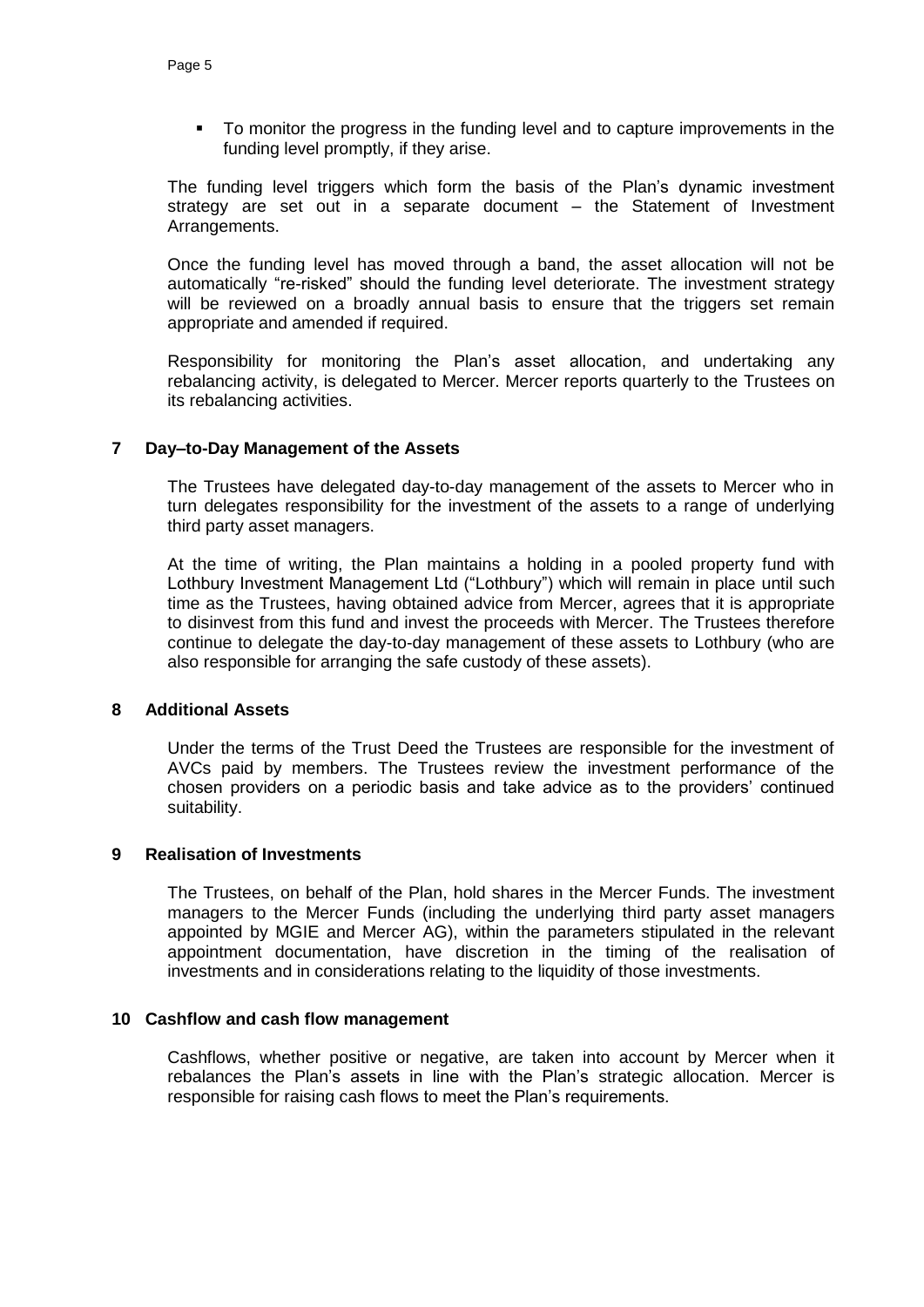#### **11 Rebalancing**

As noted, responsibility for monitoring the Plan's asset allocation and any rebalancing activity is undertaken by Mercer. Mercer reviews the balance between the Growth and Matching Portfolios on an ongoing basis. If at any time the balance between the Growth and Matching Portfolios is deemed to be outside an agreed tolerance range, Mercer will seek to rebalance these allocations back towards the target allocations. Although Mercer has discretion to vary the tolerance range, it is the intention that the Growth Portfolio allocation will not drift by more than 5%, in absolute terms, away from the relevant target allocation.

The ranges have been designed to ensure that unnecessary transaction costs are not incurred by frequent rebalancing.

In the event of a funding level trigger being breached, the assets will be rebalanced to bring them in line with the reduced growth portfolio weighting, under the new de-risking band, as defined in the Statement of Investment Arrangements.

Rebalancing takes place in accordance with the provisions of the discretionary investment management agreement entered into between the Trustees and Mercer, and unless specifically agreed, any assets outside of the Growth and Matching Portfolios will not be part of such rebalancing.

# **12 ESG, Stewardship, and Climate Change**

The Trustees believe that environmental, social, and corporate governance (ESG) factors may have a material impact on investment risk and return outcomes, and that good stewardship can create and preserve value for companies and markets as a whole. The Trustees also recognise that long-term sustainability issues, particularly climate change, present risks and opportunities that increasingly may require explicit consideration.

As noted above, the Trustees have appointed Mercer to act as discretionary investment manager in respect of the Plan's assets and such assets are invested in a range of Mercer Funds managed by MGIE. The Trustees, Mercer, Mercer AG and MGIE support and expect the asset managers appointed to manage the Mercer Funds which are registered with the Financial Conduct Authority to comply with the UK Stewardship Code and UK Corporate Governance Code, including public disclosure of compliance via an external website. An assessment of each manager's compliance against the seven underlying principles of the UK Stewardship Code is part of the MGIE's and Mercer AG's review process of all underlying equity managers appointed to manage assets of the Mercer Funds in which the Plan invests. Those managers exercise voting rights and undertake engagement (collaborative or otherwise) in accordance with their own corporate governance policies

The Trustees consider how ESG, climate change and stewardship is integrated within Mercer's, Mercer AG's, and MGIE's, investment processes and those of the underlying asset managers in the monitoring process. Mercer, MGIE, and Mercer AG, are expected to provide reporting to the Trustees on a regular basis, at least annually, covering the following topics: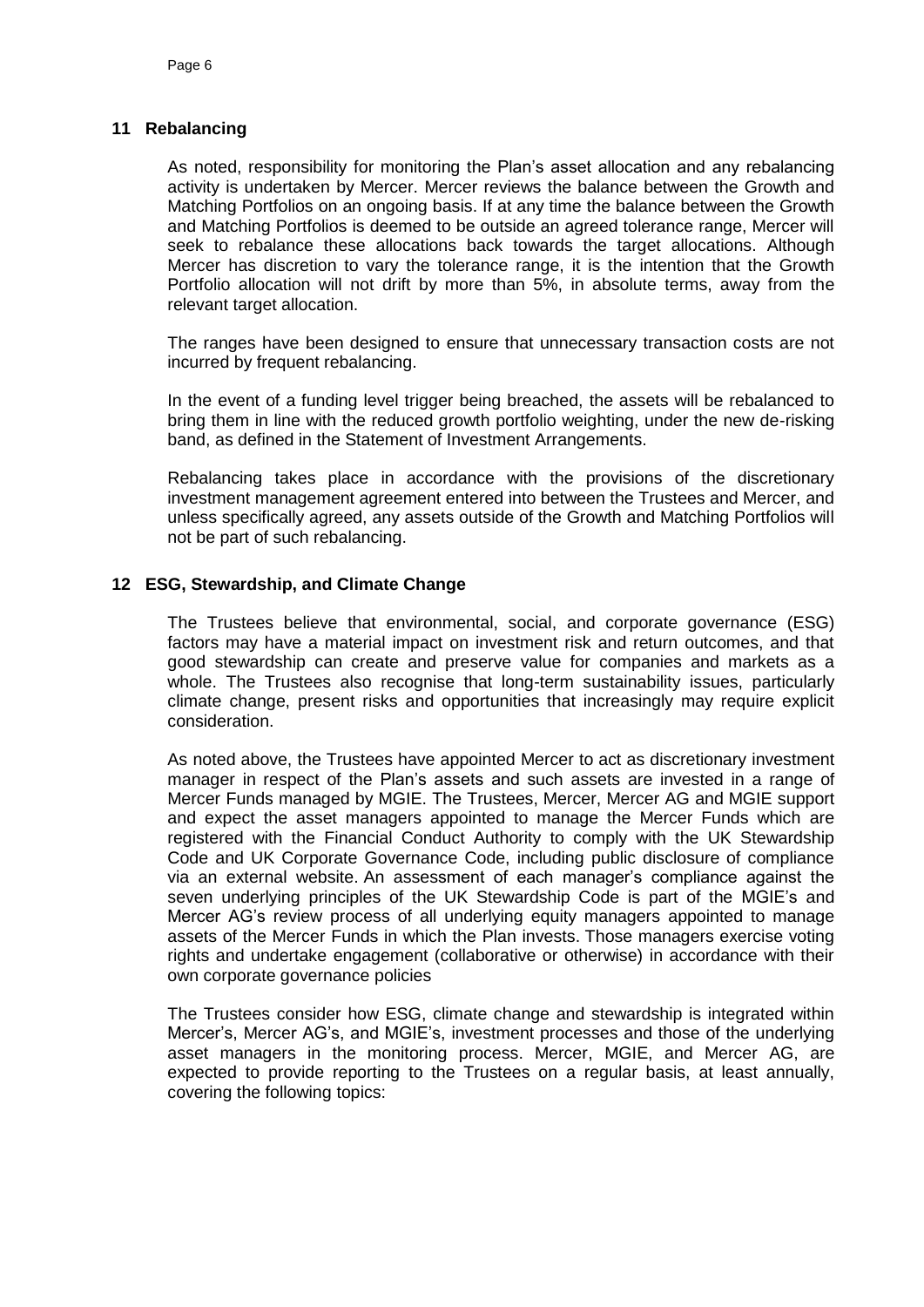- UK Stewardship Code Review which assesses each underlying equity manager's compliance against the seven principles of the UK Stewardship Code
- Stewardship monitoring reporting which assesses each underlying equity manager's record of executing and disclosing voting activity, and the extent to which they are engaging with the underlying companies in which they invest.
- ESG ratings of all investment managers versus the asset class universe ESG ratings. In addition, ESG ratings are disclosed in the quarterly performance report which is reviewed by the Trustees.
- Carbon footprint analysis versus the index on the Mercer equity portfolios the Plan invests in.
- Climate scenario modelling on the Mercer Funds used within the Growth Portfolio.

The Trustees have considered and will continue to consider sustainability themed investments.

#### **Member views**

Member views are currently not taken into account in the selection, retention and realisation of investments but may be in the future. However, the Trustees will only take actions that are in the best interests of the Plan as a whole and so will act on member views accordingly.

# **Investment Restrictions**

The Trustees have considered MGIE's exclusion framework for the equity and fixed income portfolios. MGIE and Mercer AG has given their appointed third party asset managers investment restrictions in relation to particular products or activities. The Trustees have not set any investment restrictions on the appointed investment managers in relation to particular products or activities, but may consider this in future.

# **13 Trustees' policies with respect to arrangements with, and evaluation of the performance and remuneration of, asset managers and portfolio turnover costs**

When engaging Mercer as discretionary investment manager to implement the Trustees' investment strategy outlined in section 6, the Trustees are concerned that, as appropriate and to the extent applicable, Mercer is incentivised to align its strategy and decisions with the profile and duration of the liabilities of the Plan, in particular, longterm liabilities. Although making up a smaller proportion of the Plan's assets the Trustees have similar concerns regarding the incentives of Lothbury in their management of the Lothbury Property Trust, in which the Plan invests.

As Mercer manages the Plan's assets by way of investment in Mercer Funds, which are multi-client collective investment schemes, the Trustees accept that they do not have the ability to determine the risk profile and return targets of specific Mercer Funds but the Trustees expect Mercer to manage the assets in a manner that is consistent with the Trustees' overall investment strategy as outlined in section 6. The Trustees have taken steps to satisfy themselves that Mercer has the appropriate knowledge and experience to do so and keeps Mercer's performance under ongoing review.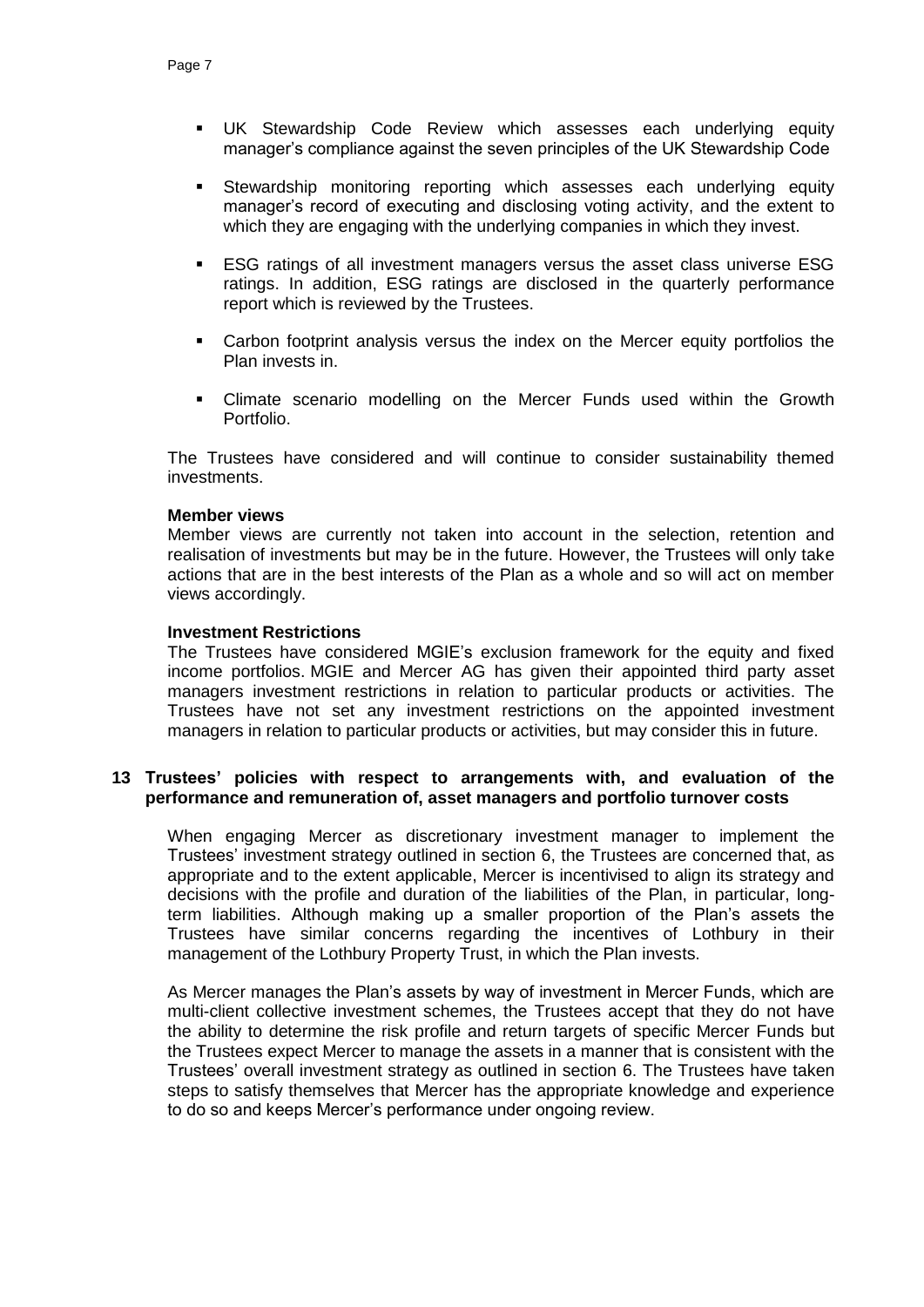Should Mercer fail to align its investment strategies and decisions with the Trustees' policies, it is open to the Trustees to disinvest some or all of the assets invested managed by Mercer, to seek to renegotiate commercial terms or to terminate Mercer's appointment.

To evaluate performance, the Trustees receive**,** and consider, investment performance reports produced on a quarterly basis, which presents performance information and commentary in respect of the Plan's funding level and the Mercer Funds in which the Trustees are invested. Such reports have information covering fund performance for the previous three months, one-year, three years and since inception. The Trustees review the absolute performance and relative performance against a portfolio's and underlying investment manager's benchmark (over the relevant time period) on a net of fees basis. The Trustees' focus is on the medium to long-term financial and non-financial performance of Mercer and the Mercer Funds.

Neither Mercer, MGIE or Mercer AG make investment decisions based on their assessment about the performance of an issuer of debt or equity. Instead, assessments of the medium to long-term financial and non-financial performance of an issuer are made by the underlying third party asset managers appointed by MGIE and Mercer AG to manage assets within the Mercer Funds. Those managers are in a position to engage directly with such issuers in order to improve their performance in the medium to long term. The Trustees are*,* however, able to consider Mercer's, Mercer AG's and MGIE's assessment of how each underlying third party asset manager embeds ESG into their investment process and how the manager's responsible investment philosophy aligns with the Trustees' own responsible investment policy. This includes the asset managers' policies on voting and engagement. Section 12 provides further details of the steps taken, and information available, to review the decisions made by managers, including voting history and the engagement activities of managers to identify decisions that appear out of line with a Mercer Fund's investment objectives or the objectives/policies of the Plan.

The asset managers are incentivised as they will be aware that their continued appointment by MGIE and Mercer AG may be based, at least in part, on their success in meeting expectations.

The Trustees are long-term investors and are not looking to change their investment arrangements on an unduly frequent basis. However, the Trustees do keep those arrangements under review, including the continued engagement of Mercer using, among other things, the reporting described above.

The Trustees monitor, and evaluate, the fees it pays for asset management services on an ongoing basis taking into account the progress made in achieving its investment strategy objectives as outlined in section 4. Mercer's, and MGIE's, fees are based on a percentage of the value of the Plan's assets under management which covers the design and annual review of the de-risking strategy, and investment management of the assets. In addition, the underlying third party asset managers of the Mercer Funds also charge fees based on a percentage of the value of the assets under management. In some instances, some of the underlying managers may also be entitled to charge fees based on their performance.

Mercer AG fees are charged based on net commitment for the first four years following the final close and, thereafter, by reference to the Net Asset Value of the Mercer Fund.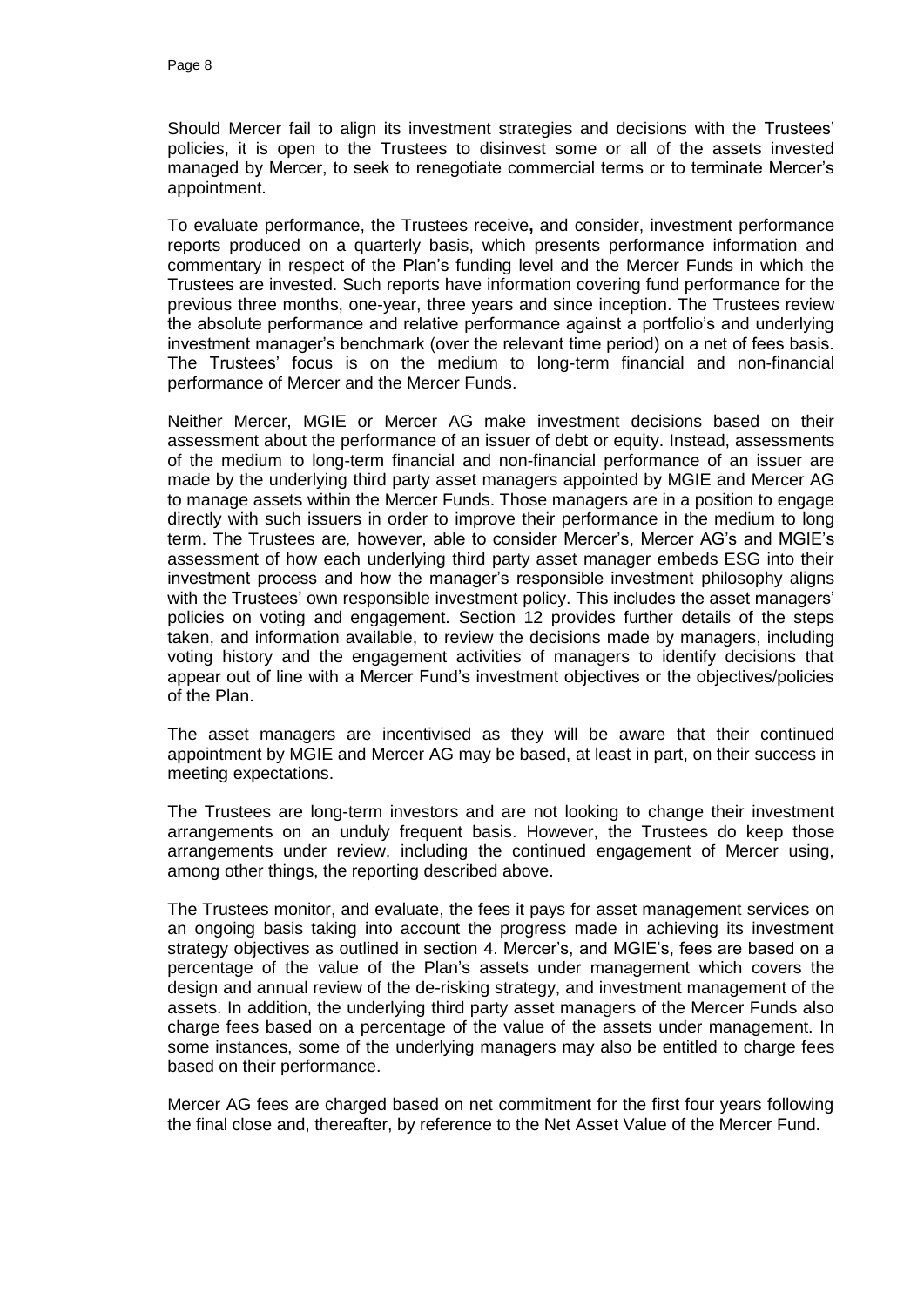MGIE reviews the fees payable to third party asset managers managing assets invested in the Mercer Funds on a regular basis with any negotiated fee savings passed directly to the Plan. Mercer's, MGIE's and Mercer AG's and the third party asset managers', fees are outlined in a quarterly investment strategy report prepared for the Trustees, excluding performance-related fees and other expenses involved in the Mercer Funds not directly related with the management fee.

Details of all costs and expenses are included in the Mercer Fund's Supplements, the Report & Accounts and within the Plan's annualised, MiFID II compliant Personalised Cost & Charges statement. The Plan's Personalised Cost & Charges statement also include details of the transaction costs associated with investment in the Mercer Funds.

The Trustees do not have an explicit targeted portfolio turnover range, given the derisking mandate, but rebalancing ranges have been designed to avoid unnecessary transaction costs being incurred by unduly frequent rebalancing. Other than in respect of private markets investments where turnover in the Mercer Funds does not usually apply, performance is reviewed net of portfolio turnover costs, with the review of portfolio turnover of the underlying investment managers undertaken by MGIE.

Similar to the Mercer Funds, the Plan's investment with Lothbury is made by way of a multi-client investment scheme. The same restrictions of the Trustee regarding the risk profile and return targets of this fund exists with the Lothbury invested assets as with those assets invested in the Mercer Funds. The Trustees have therefore taken similar steps to ensure they are satisfied that Lothbury's management of the fund, their expertise and incentives in doing so, and the fees incurred by the Plan align with the Trustees objectives and expectations. The Trustees continue to review to monitor Lothbury in its capacity as manager of these assets.

#### **14 Fee Structures**

Details of fees in relation to the Mercer Funds are set out in section 13.

For longevity hedge contracts, risk transfer fees for the longevity hedge are embedded in the fixed leg payable by the Trustees under the longevity hedge agreed with the Insurer at the contract inception, and are a fixed percentage. Mercer agrees with the Trustees the scope of their services for supporting the ongoing running of the longevity hedge in periodic engagement letters which set out corresponding expected fees.